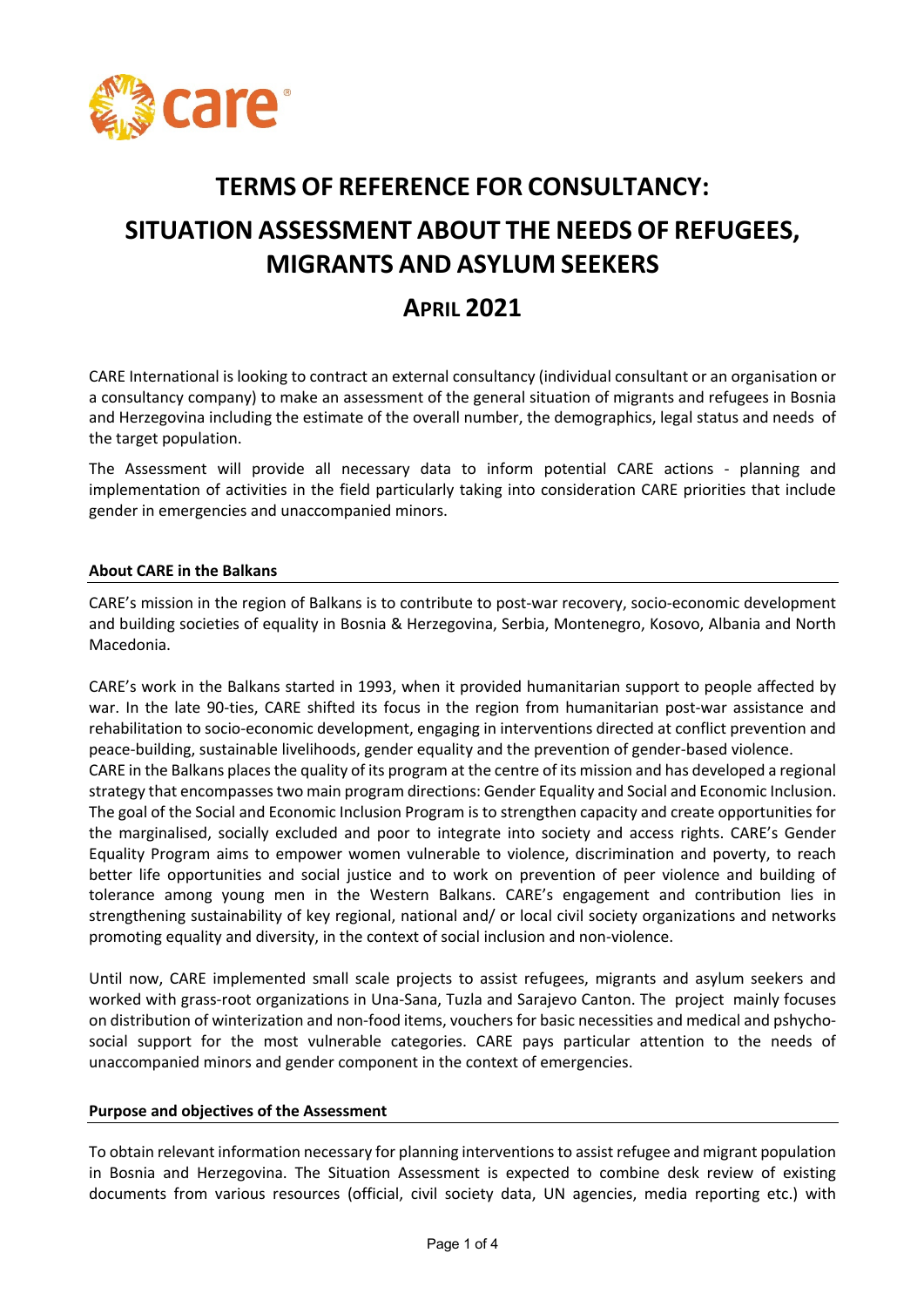qualitative and quantitative field research, which is expected to be undertaken through interviews, group discussions with target population and local stakeholders while respecting existing epidemiological measures.

The Assessment will take into consideration the situation and provide information related to the status and needs of the target population that include needs in the following (sub)-sectors:

- Food security
- WASH Water, Sanitation and Hygiene
- Health
- Protection and shelter accommodation as well as needs for items such as sleeping bags, blankets
- Asylum seekers and integration
- Gender component.

Its findings will be utilised for future program planning, information sharing with authorities in Bosnia and Herzegovina, advocacy and fundraising.

CARE will engage a proficient external expert/company to prepare the Situation Assessment, to work under the supervision of CARE Regional Humanitarian Coordinatior with inputs and feedback by the Gender Program Advisor.

## **Scope of work**

The consultancy falls under the project "Addressing Needs of Refugees, Migrants and Asylum Seekers in Bosnia and Herzegovina" implemented by CARE International Balkans, Office in Sarajevo, Bosnia and Herzegovina.

The contracted company and/or individual is expected to undertake the following:

- Design methodology and survey tools, based on the objectives of the Situation Assessment;
- Conduct a desk review review all relevant available reports, studies and surveys on the subject of the project and consultancy and synthesize the information for the Situation Assessment;
- Undertake field research in line with existing epidemiological measures in place, employing qualitative and quantitative data collection methods necessary for obtaining relevant and required information, i.e. interviews with individuals, focus group discussions etc;
- Provide baseline data based on the research;
- Analyze reports and measures taken by various levels of government, provide analysis of their efficiency, effectiveness and satisfaction of end-users/recepients;
- Analyze actions and measures taken by civil society and international organizations, provide analysis of their efficiency, effectiveness and satisfaction of end-users/recepients;
- Provide recommendations for various stakeholders and CARE to maximise learning and impact of the exercise with the particular focus on gender component, and
- Prepare and submit a well-structured draft Situation Assessment for CARE's feedback, which will be finalized following the review and input of CARE staff. Gender-component will be integrated at all times.
- He/she could also provide overview of available assistance / aid that is already in place including the aid of volunteer organisations are providing and identify the most urgent gaps.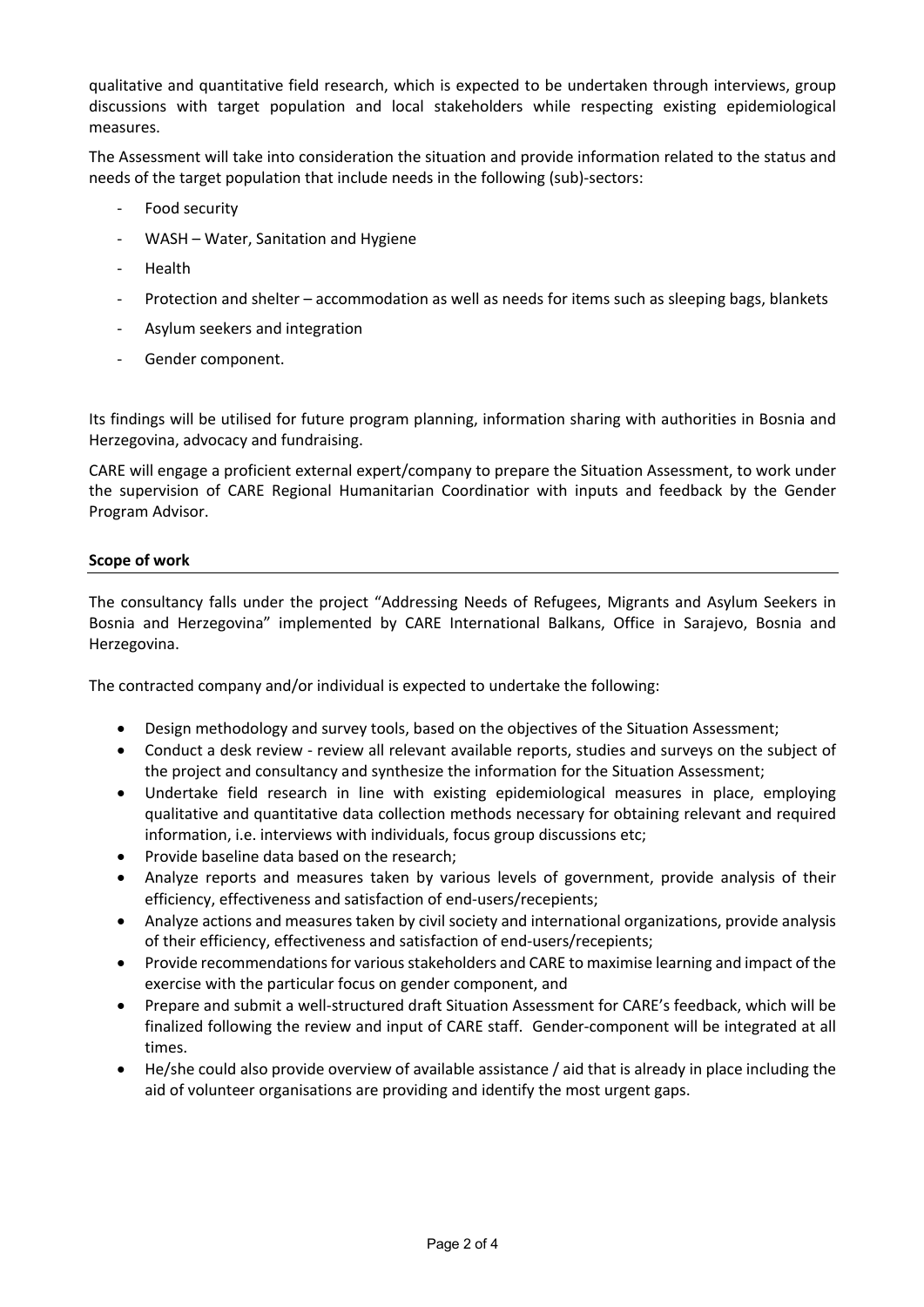The methodology for this baseline assessment will include both direct and indirect data collection, analysis and cross referencing and formulating recommendations. Data collection will be done through desk research and site visits in coordination with CARE.

#### **Documents which will be made available by CARE for the for Desk Research Phase**

- Previous project reports
- Background document for the project
- Contacts with the partner organizations
- Available CARE templates on needs asssessents reserch

#### **Consultancy deliverables**

- Detailed methodology and plan for implementation of the research. Presentation of data collection tools.
- Presentation on the main findings.
- Situation Assessment Report written in English (up to 20 pages, plus Annexes). The Report should consist of executive summary (2 pages), main Study findings (approx. 16 pages) and recommendations for project planning and implementation (2 pages).
- Hand over to CARE the entire original quantitative and qualitative data documentation collected for the purposes of the consultancy, upon the final report acceptance and prior to the payment.

#### **Timeframe**

This assignment is expected to be undertaken up to 20 working days with more than 60% presence in the field and it is expected to be realised during May 2021. The individual and/or company undertaking Situation Assessment will be fully responsible to administer the study, including management of field data collection. The final product shall be delivered to the CARE Project Manager by 15 July 2021.

Timeframe for the contract: 1 May – 20 July 2021.

#### **Management and organization**

The Consultant/Company will report to CARE Humanitarian Coordinator.

#### **Skills and qualification of the experts**

CARE invites individual experts, teams of experts, NGOs and agencies familiar with the context and subject of the project in question, to respond to this call and present in details their expertise, experience, division of work and responsibility levels/responsible person (in case of teams or agencies). The following qualifications are required:

- Social science or similar relevant field expert with adequate experience in monitoring and evaluation.
- Rich experience and qualifications in conducting baseline assessments and evaluation/impact studies.
- Excellent understanding and knowledge of social protection sector in Bosnia and Herzegovina, in particular regarding the social protection service provision by third parties.
- Extensive experience in working with civil society organisations and excellent knowledge of civil society sector in BIH.